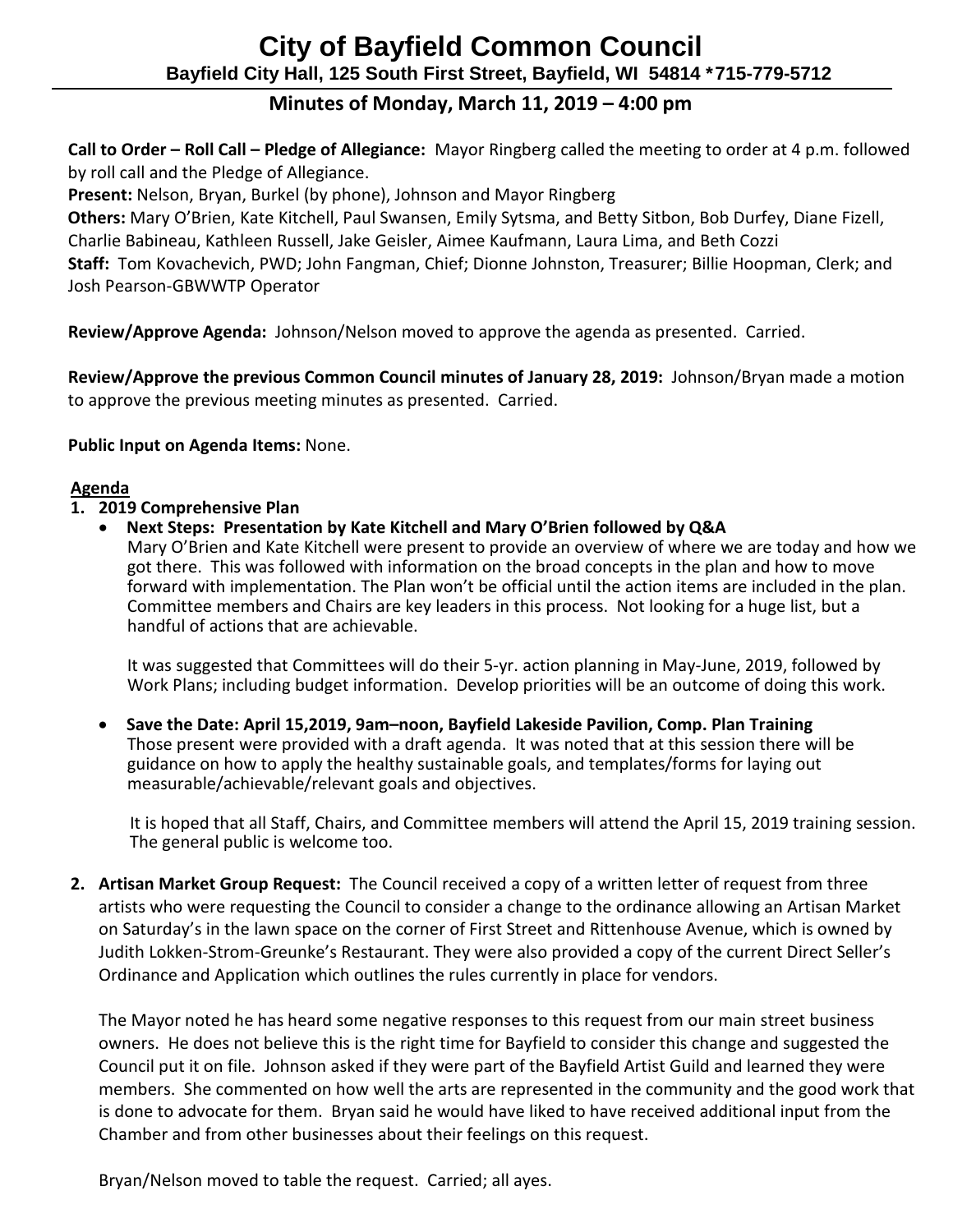- **3. Resolution #545: Harbor Commission's Statement of Intentions:** Hoopman suggested the Resolution be slightly amended to read, "the local match required is 20%". Burkel/Johnson moved approve the resolution as amended. Passed by roll call vote as follows: Nelson, Bryan, Burkel and Johnson – yes.
- **4. Resolution #546: Adoption of the 2019 City of Bayfield's Water & Sewer Budgets:** Bryan/Johnson moved to adopt Resolution #546 as presented approving the City's Water and Sewer Budgets in the amounts of \$420,628.00 and \$532,597.15 respectively. It was noted our auditors have indicated these budgets should be adopted at the same time as the General Fund Budgets. That will be a goal for the 2020 Budgets. Passed by roll call vote as follows: Bryan, Burkel, Johnson and Nelson – yes.
- **5. 2018 Room Tax Report:** The Council was provided with the 2018 Year End Room Tax Collection Report and the Caparison of Taxable Dollars Report. Informational. Overall Room Tax Dollars were down in 2018. Bryan/Nelson motioned to place the reports on file. Carried.
- **6. Earth Day Proclamation:** Bryan/Johnson moved to endorse the Mayor's signature on the Earth Day Proclamation as presented. Carried.
- **7. Colorectal Cancer Proclamation:** This Proclamation was reviewed at the January 2019 Council Meeting and supported. Informational only.
- **8. 2019 Fireworks Contract – Spielbauer Fireworks:** Burkel/Johnson moved to approve the Spielbauer Fireworks Contract in the amount of \$13,000. Passed by roll call vote as follows: Burkel, Johnson, Nelson, and Bryan – yes. The Council suggested we start advertising and fundraising now. Johnson suggested a 50/50, and Bryan mentioned asking the American Legion to help fundraise.
- **9. Appointments/Resignations:** David Eades has resigned from the Lake Superior Scenic Byway Council. The Mayor is seeking recommendations for a new person to provide representation on the Council. Eades was thanked for his years of service of which he did a great job. Bryan/Johnson accepted with sincere regrets his resignation. Carried.

#### **10. Project Updates:**

- a. Waterfront Walk Turning Point Project: Nothing new to report. Bryan mentioned they need to regroup in order to consider moving toward Phase 3, and to plan a celebration for the completion of Phase 2. Doing it during the Bayfield in Bloom activities may be a good time. Something like what was done for the brick streets celebration.
- b. Old Jail Bayfield Heritage Association: Nothing new to report.
- c. Green Tier Legacy Community Alliance for Health Project: More to come on this subject at the April 15, 2019 training.
- d. Marina Breakwall/Seawall Evaluation: Beginning to look for grants.
- e. Pavilion Deck Repair: Contractor is there working today.
- f. GBWWTP Solar Project: Bids due April 19, 2019.
- g. Library Pillar Project: Actively fundraising.
- **11. Mayor's Report(s):** The Mayor reported on the following:
	- Last month he attended Superior Days. He felt good that our basic needs were represented overall. While there he spoke with DOA and other City Leaders and was able to ask them to reconsider how municipalities are funded.
	- He shared an E-mail from the Coast Guard Chief thanking us for the assistance given to them during the shut-down. It was sincere, and much appreciated.

### **File Reports from Committees, Commission & Boards:**

**Architectural Review Board:** Minutes of January 28 and February 25, 2019 **Finance:** Minutes of January 28, 2019